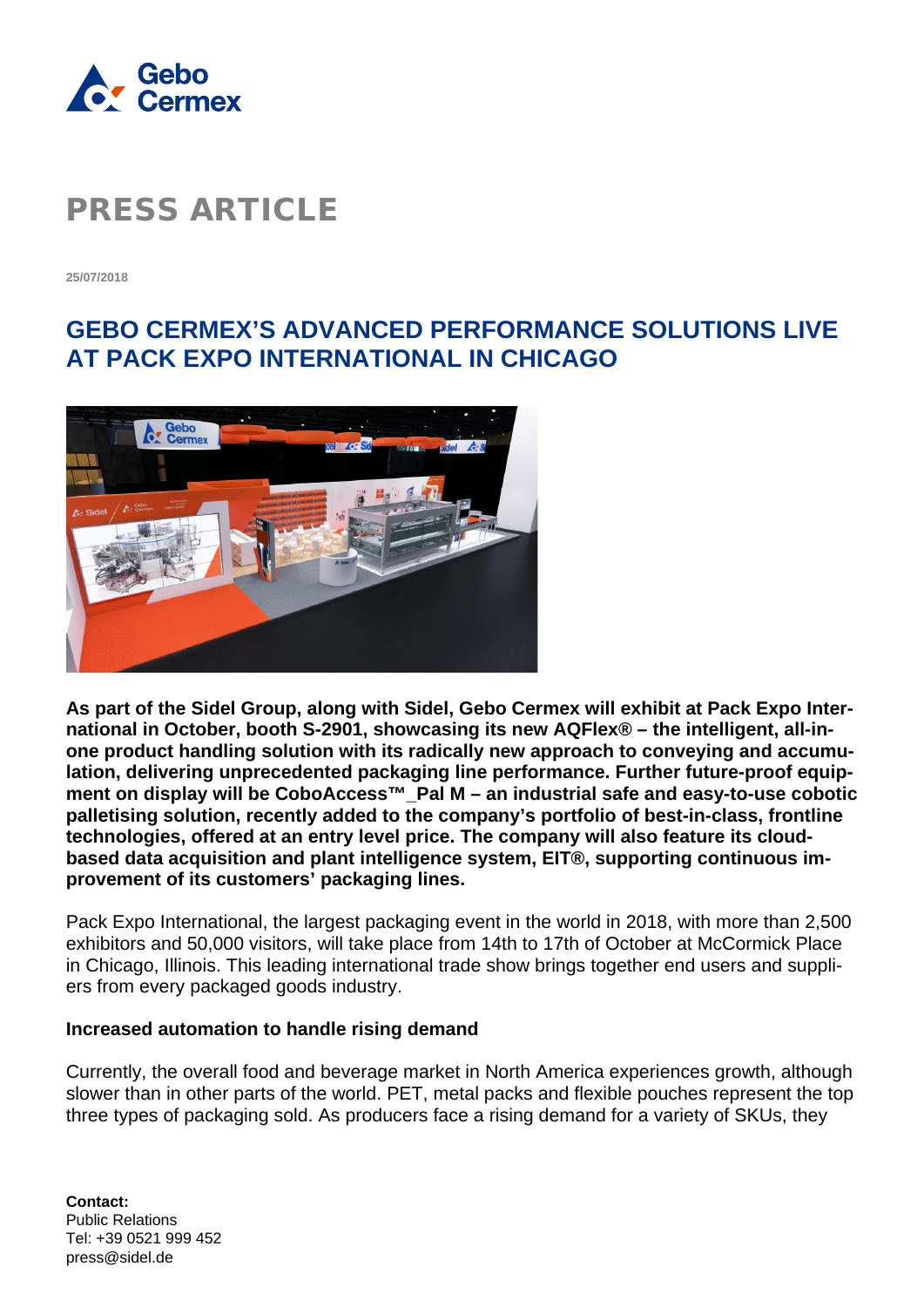

look towards automation solutions and equipment that is easy to operate and integrate. This is why more and more manufacturers in the North American market are considering extensive automation projects, a trend especially prevalent in the pharmaceutical industry.

Stephane Banville, Zone Vice President North America, Gebo Cermex, explains, "The Gebo Cermex portfolio offers solutions to handle any type of packaging. For us, Pack Expo International is an excellent opportunity to display what our solutions can do for the market. For instance, our EIT (Efficiency Improvement Tool) is a powerful combination of Web-based applications with MES (Manufacturing Execution System) and MOM (Manufacturing Operations Management) functionalities. Designed for the manufacturing/packaging industry. EIT is the addedvalue link between plant floor and business systems, supporting continuous improvement, maintenance, quality, sustainability and traceability initiatives. Introduced in 2018, the new cloud-based structure boosts operational benefits with quick access to a mass of securely stored data, actionable via a bunch of powerful analytical tools. This allows for increased collaboration and information sharing as well as optimised responsiveness and decision-making."

### **AQFlex – A breakthrough product handling technology for all markets, speeds and configurations**

Liquid packaging producers are becoming increasingly demanding when it comes to their line requirements. They cannot afford to compromise on optimal performance in terms of production uptime, efficiency and reliability, always paying close attention to minimising Total Cost of Ownership (TCO). AQFlex has been introduced by Gebo Cermex to answer these challenges, as it is an all-in-one product handling technology able to accommodate any product, whatever the application, whatever the market, in all container materials, formats and shapes, full or empty, while also enabling automatic changeovers and ensuring total care of product integrity. The solution – on display at Sidel Group booth at Pack Expo International (S-2901) – can operate at any speed, from 1,000 to 100,000 containers per hour, delivering energy savings of up to 60%, without compromising high efficiency (99.5% even at high speeds). This unprecedented packaging line performance is coupled with the best accumulation/space ratio on the market: it is up to 40% smaller compared to traditional solutions.

#### **CoboAccess\_Pal: Two advanced industrial palletisers for low and medium-speed lines**

With over 5,000 palletising/depalletising solutions installed around the world and more than ten years of experience in driving the implementation of collaborative robotics, Gebo Cermex recently introduced CoboAccess\_Pal, an advanced industrial cobotic palletiser, available in two configurations:

• **CoboAccess\_Pal S** is an affordable mobile, fenceless & compact cobotic palletiser for low speed featuring Universal robot with payload up to 10kg and an automation platform combining a PC and PLC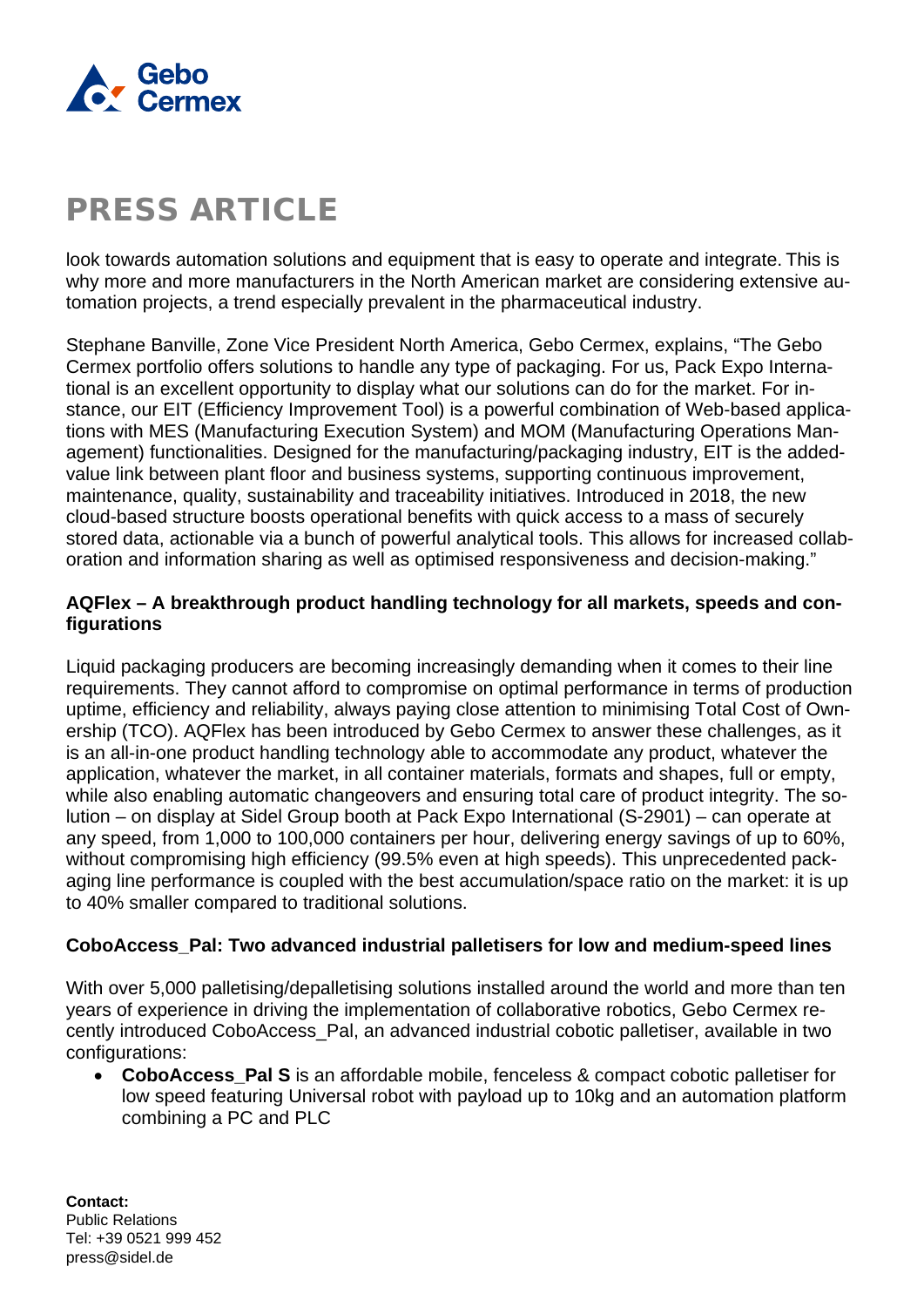

**CoboAccess Pal M** is a robust industrial cobotic palletiser for medium speed featuring Fanuc CR15 collaborative robot with high payload up to 15kg and Dual mode of operation (Pure Cobot / High Speed mode)

Visitors to the Sidel Group booth S-2901 at Pack Expo Chicago will enjoy a first-hand experience of CoboAccess\_Pal M, to capture all the advantages offered by cobotic solutions in terms of compactness, flexibility, production line efficiency, reliability and – especially – increased welfare for operators.

#### **EIT – Operational intelligence to support continuous improvement**

The highly flexible EIT automatically records 24/7 raw production data, calculates a wide array of KPIs to help measure performance, analyses production issues, detects efficiency loss sources and performs root cause analyses. Currently installed in more than 70 countries, it is designed to ultimately decrease unplanned downtime, reduce waste and costs, and increase the plant's output, as it gives employees at all levels of the organisation real-time access to relevant and actionable information on production-related issues.

Stephane Banville, Zone Vice President North America, Gebo Cermex, highlights, "Our marketleading data acquisition and plant intelligence system is a universally proven solution that can be applied to all markets including beverage, food, home and personal care, dairy, healthcare, chemical and electrical, regardless of location, business model and production assets. EIT implementation is not limited to Sidel and Gebo Cermex equipment. Our system can also be installed on third party equipment as well as on new or existing lines worldwide with global support provided for all the installations."

#### **GES – Innovative thinking paired with world-class expertise**

Stephane goes on, "To develop innovative and customised line solutions, we combine over 50 years of experience in the design of packaging lines and the factory environment with a permanent technology-watch and rational approach. This enables us to offer a wide scope of services to North and South American markets."

With Gebo Engineering Solutions (GES) as an autonomous business unit within Gebo Cermex, the company offers a complete range of engineering services to the packaging industry all along the packaging line lifecycle: plant design, process and utilities, controls and automation, packaging solutions, project management, and productivity improvement.

More information on Gebo Cermex's portfolio is available [here.](http://www.gebocermex.com/)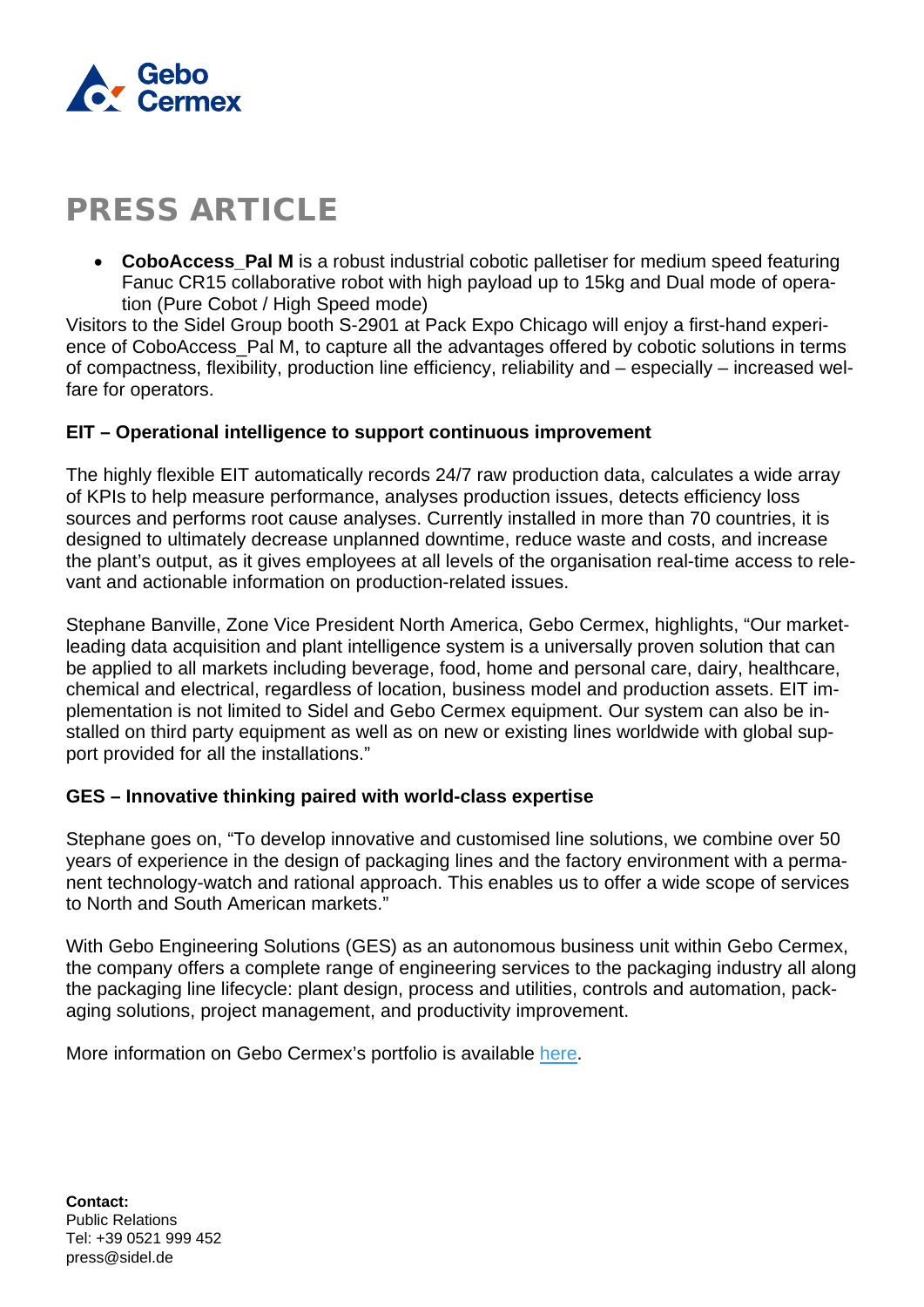

Editors Note: The images within this document are for illustrative purposes only and should not be used for reproduction. If high resolution copies are not attached with the document, please contact Katherina Riesner at F&H Porter Novelli for copies – see contact details below.

-----------------------------------

For editorial, advertising and sponsorship enquiries, please contact: F&H Porter Novelli Katherina Riesner, Junior Consultant Tel: +49 (0) 89 121 75 180 Email: [gebocermex@fundh.de](mailto:gebocermex@fundh.de)

For any other enquiries, please contact: Sidel Group Lucia Freschi, Public Relations Manager Tel: +39 0521 999452/Cell: +39 3472632237 Email: [lucia.freschi@sidel.com](mailto:lucia.freschi@sidel.com)